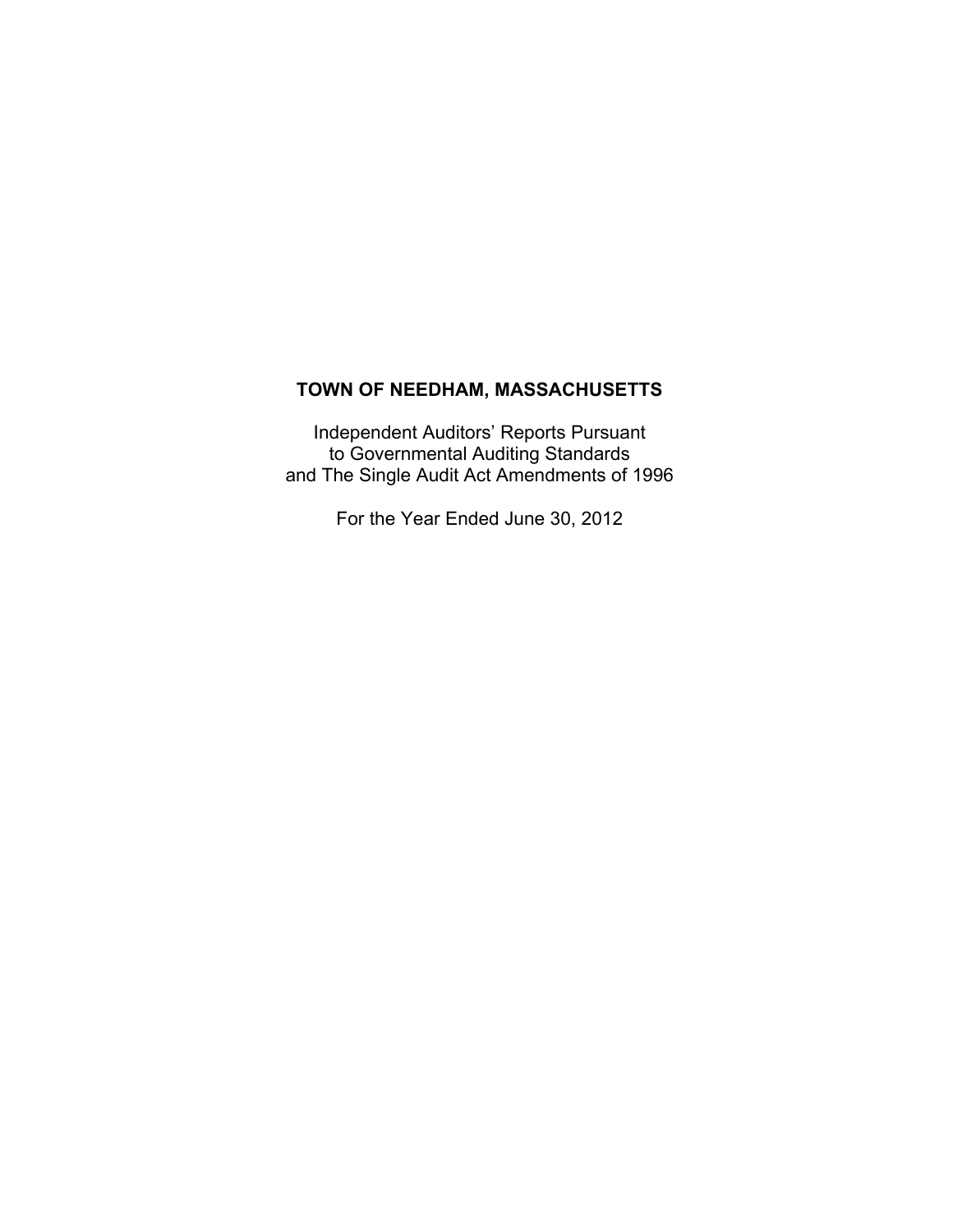# TABLE OF CONTENTS

|                                                                                                                                                                                                                 | PAGE |
|-----------------------------------------------------------------------------------------------------------------------------------------------------------------------------------------------------------------|------|
| REPORT ON INTERNAL CONTROL OVER FINANCIAL<br>REPORTING AND ON COMPLIANCE AND OTHER<br>MATTERS BASED ON AN AUDIT OF FINANCIAL<br>STATEMENTS PERFORMED IN ACCORDANCE WITH<br><b>GOVERNMENT AUDITING STANDARDS</b> |      |
| REPORT ON COMPLIANCE WITH REQUIREMENTS<br>THAT COULD HAVE A DIRECT AND MATERIAL EFFECT ON<br>EACH MAJOR PROGRAM AND ON INTERNAL CONTROL OVER<br>COMPLIANCE IN ACCORDANCE WITH OMB CIRCULAR A-133                | 3    |
| Schedule of Expenditures of Federal Awards                                                                                                                                                                      | 6    |
| Schedule of Findings and Questioned Costs                                                                                                                                                                       |      |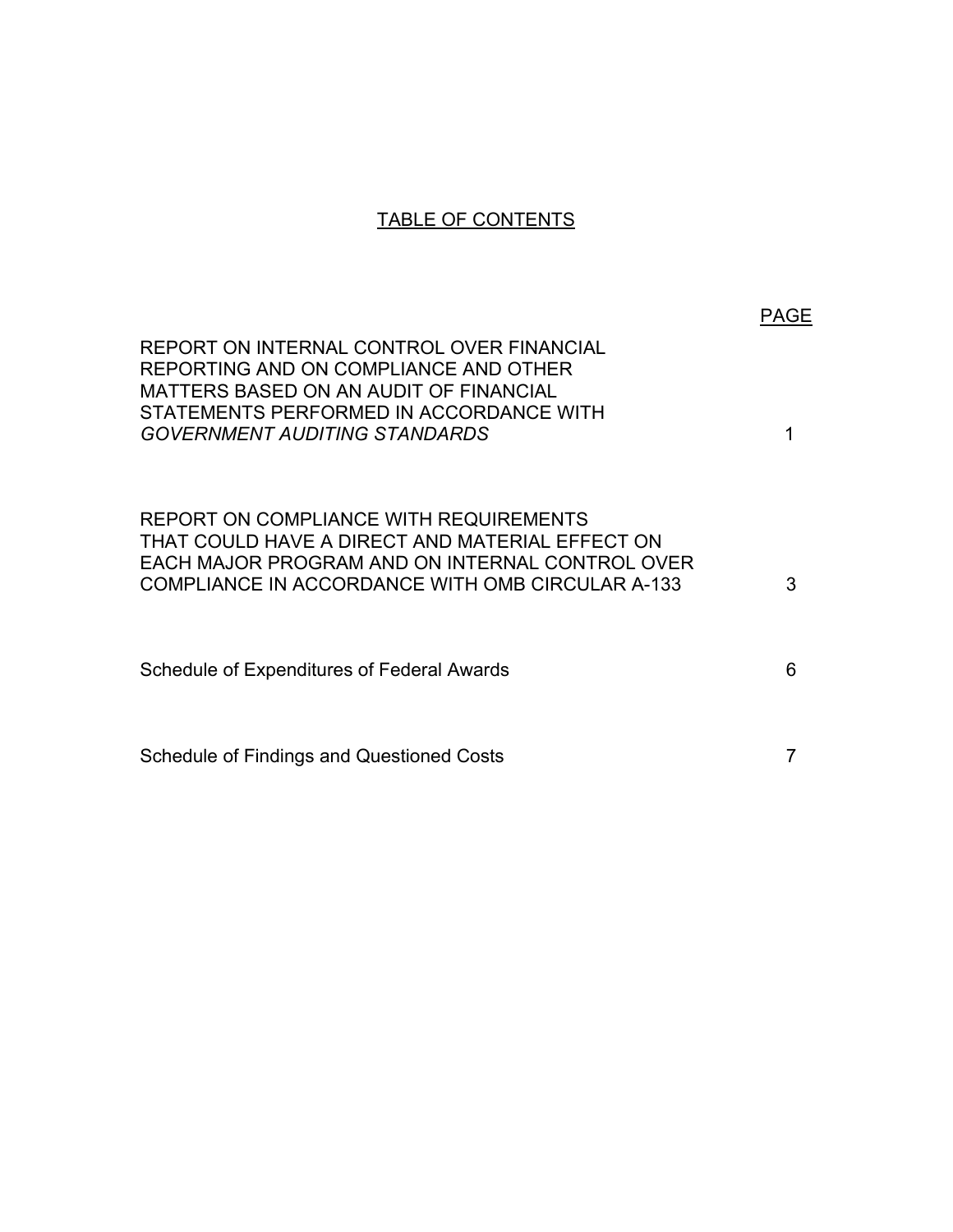

# MELANSON HEATH & COMPANY, PC

CERTIFIED PUBLIC ACCOUNTANTS **MANAGEMENT ADVISORS** 

## REPORT ON INTERNAL CONTROL OVER FINANCIAL REPORTING AND ON COMPLIANCE AND OTHER MATTERS BASED ON AN AUDIT OF FINANCIAL STATEMENTS PERFORMED IN ACCORDANCE WITH *GOVERNMENT AUDITING STANDARDS*

To the Board of Selectmen Town of Needham, Massachusetts

We have audited the financial statements of the governmental activities, the business-type activities, each major fund, and the aggregate remaining fund information of the Town of Needham, Massachusetts, as of and for the year ended June 30, 2012, which collectively comprise the Town's basic financial statements and have issued our report thereon dated February 7, 2013. We conducted our audit in accordance with auditing standards generally accepted in the United States of America and the standards applicable to financial audits contained in *Government Auditing Standards,* issued by the Comptroller General of the United States.

## Internal Control Over Financial Reporting

Management of the Town is responsible for establishing and maintaining effective internal control over financial reporting. In planning and performing our audit, we considered the Town's internal control over financial reporting as a basis for designing our auditing procedures for the purpose of expressing our opinions on the financial statements, but not for the purpose of expressing an opinion on the effectiveness of the Town's internal control over financial reporting. Accordingly, we do not express an opinion on the effectiveness of the Town's internal control over financial reporting.

A *deficiency in internal control* exists when the design or operation of a control does not allow management or employees, in the normal course of performing their assigned functions, to prevent or detect and correct misstatements on a timely basis. A *material weakness* is a deficiency, or combination of deficiencies, in internal control, such that there is a reasonable possibility that a material misstatement of the entity's financial statements will not be prevented, or detected and corrected on a timely basis.

*Nashua, NH 03063 Manchester, NH 03101*

*10 New England Business Center Drive, Suite 107 102 Perimeter Road 149 Hanover Street 51 Davis Street, Suite 1 302 Surry Road* O O O O *Andover, MA 01810 800-282-2440* O *www.melansonheath.com*

*Greenfield, MA 01301*

*Ellsworth, ME 04605*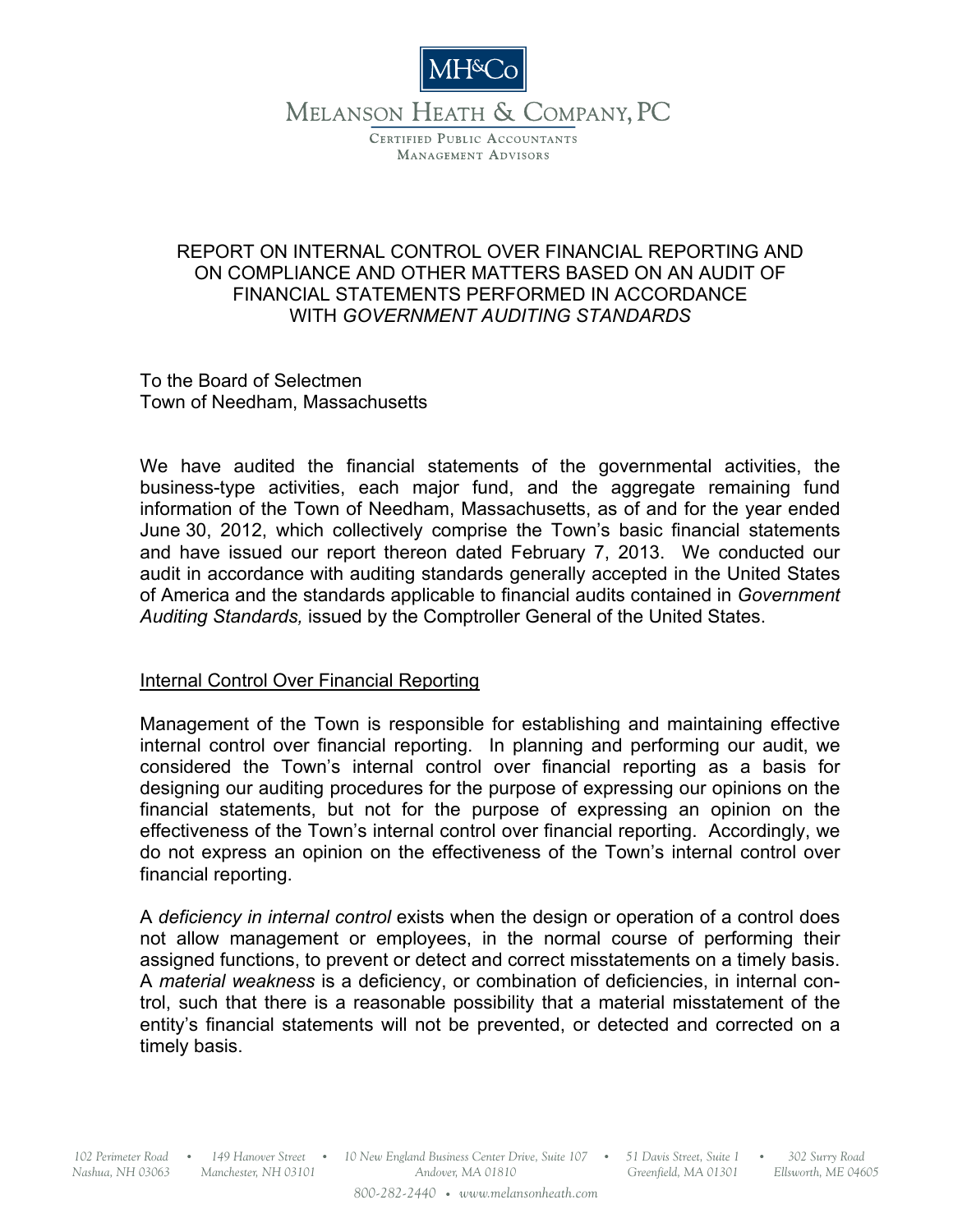Our consideration of the internal control over financial reporting was for the limited purpose described in the first paragraph of the section and was not designed to identify all deficiencies in internal control over financial reporting that might be deficiencies, significant deficiencies, or material weaknesses. We did not identify any deficiencies in internal control over financial reporting that we consider to be material weaknesses, as defined above.

#### Compliance and Other Matters

As part of obtaining reasonable assurance about whether the Town s financial statements are free of material misstatement, we performed tests of its compliance with certain provisions of laws, regulations, contracts, and grant agreements, noncompliance with which could have a direct and material effect on the determination of financial statement amounts. However, providing an opinion on compliance with those provisions was not an objective of our audit, and accordingly, we do not express such an opinion. The results of our tests disclosed no instances of noncompliance or other matters that are required to be reported under *Government Auditing Standards*.

We noted certain matters that we reported to management of the Town in a separate letter dated February 7, 2013.

This report is intended solely for the information and use of management, the Board of Selectmen, others within the entity, federal awarding agencies, and pass-through entities and is not intended to be and should not be used by anyone other than these specified parties.

Melanson, Heath + Company P.C.<br>February 7, 2013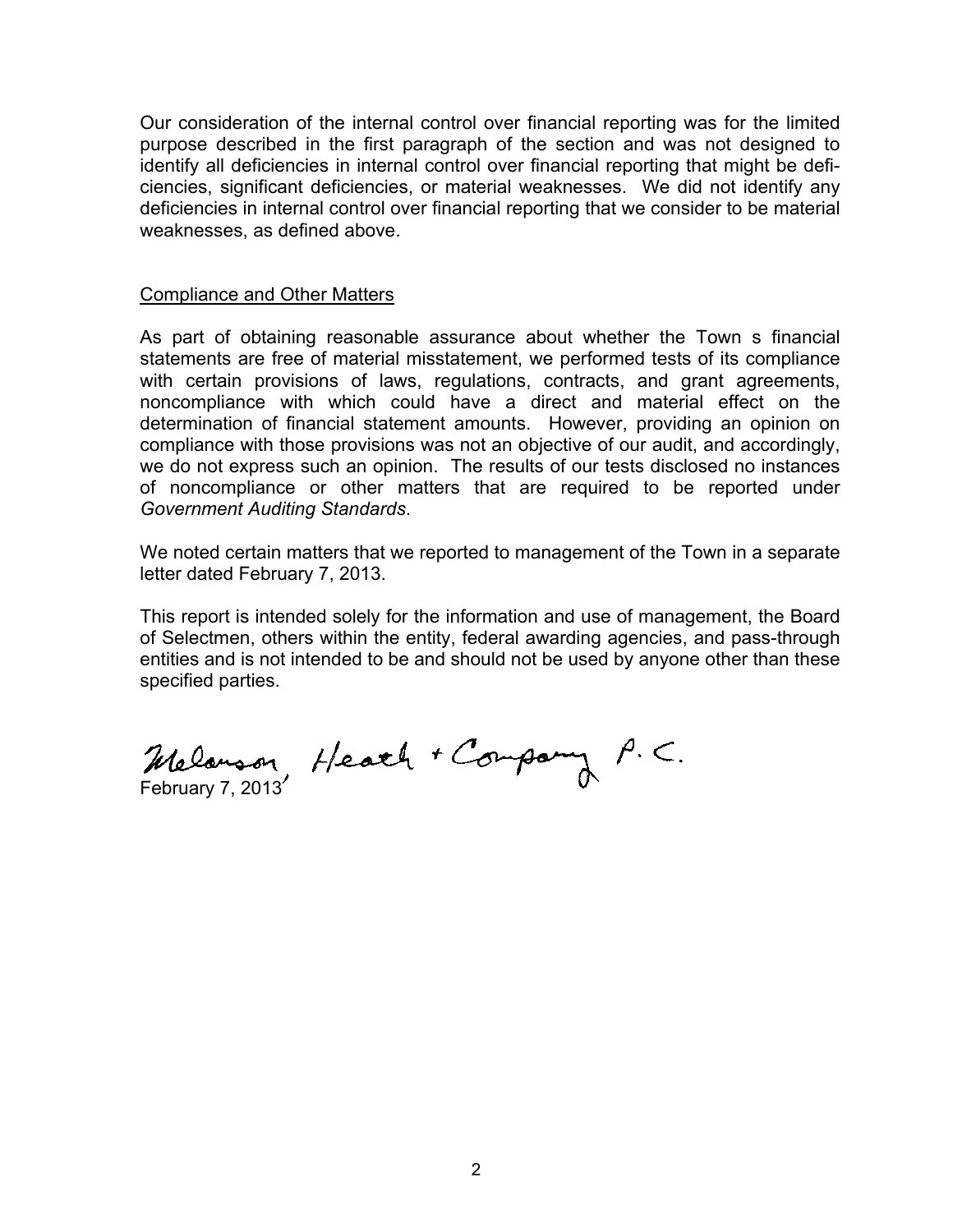

MELANSON HEATH & COMPANY, PC

CERTIFIED PUBLIC ACCOUNTANTS **MANAGEMENT ADVISORS** 

## REPORT ON COMPLIANCE WITH REQUIREMENTS THAT COULD HAVE A DIRECT AND MATERIAL EFFECT ON EACH MAJOR PROGRAM AND ON INTERNAL CONTROL OVER COMPLIANCE IN ACCORDANCE WITH OMB CIRCULAR A-133

To the Board of Selectmen Town of Needham, Massachusetts

## **Compliance**

We have audited the Town of Needham, Massachusetts' compliance with the types of compliance requirements described in the OMB *Circular A-133 Compliance Supplement* that could have a direct and material effect on each of its major federal programs for the year ended June 30, 2012. The Town's major federal programs are identified in the summary of auditors' results section of the accompanying schedule of findings and questioned costs. Compliance with the requirements of laws, regulations, contracts, and grants applicable to each of its major federal programs is the responsibility of the Town's management. Our responsibility is to express an opinion on the Town's compliance based on our audit.

We conducted our audit of compliance in accordance with auditing standards generally accepted in the United States of America; the standards applicable to financial audits contained in *Government Auditing Standards* issued by the Comptroller General of the United States; and OMB Circular A-133, *Audits of States, Local Governments, and Non-Profit Organizations.* Those standards and OMB Circular A-133 require that we plan and perform the audit to obtain reasonable assurance about whether noncompliance with the types of compliance requirements referred to above that could have a direct and material effect on a major federal program occurred. An audit includes examining, on a test basis, evidence about the Town's compliance with those requirements and performing such other procedures as we considered necessary in the circumstances. We believe that our audit provides a reasonable basis for our opinion. Our audit does not provide a legal determination of the Town's compliance with those requirements.

*Nashua, NH 03063*

*Manchester, NH 03101*

*10 New England Business Center Drive, Suite 107 102 Perimeter Road 149 Hanover Street 51 Davis Street, Suite 1 302 Surry Road* O O O O *Andover, MA 01810 800-282-2440* O *www.melansonheath.com*

*Greenfield, MA 01301*

*Ellsworth, ME 04605*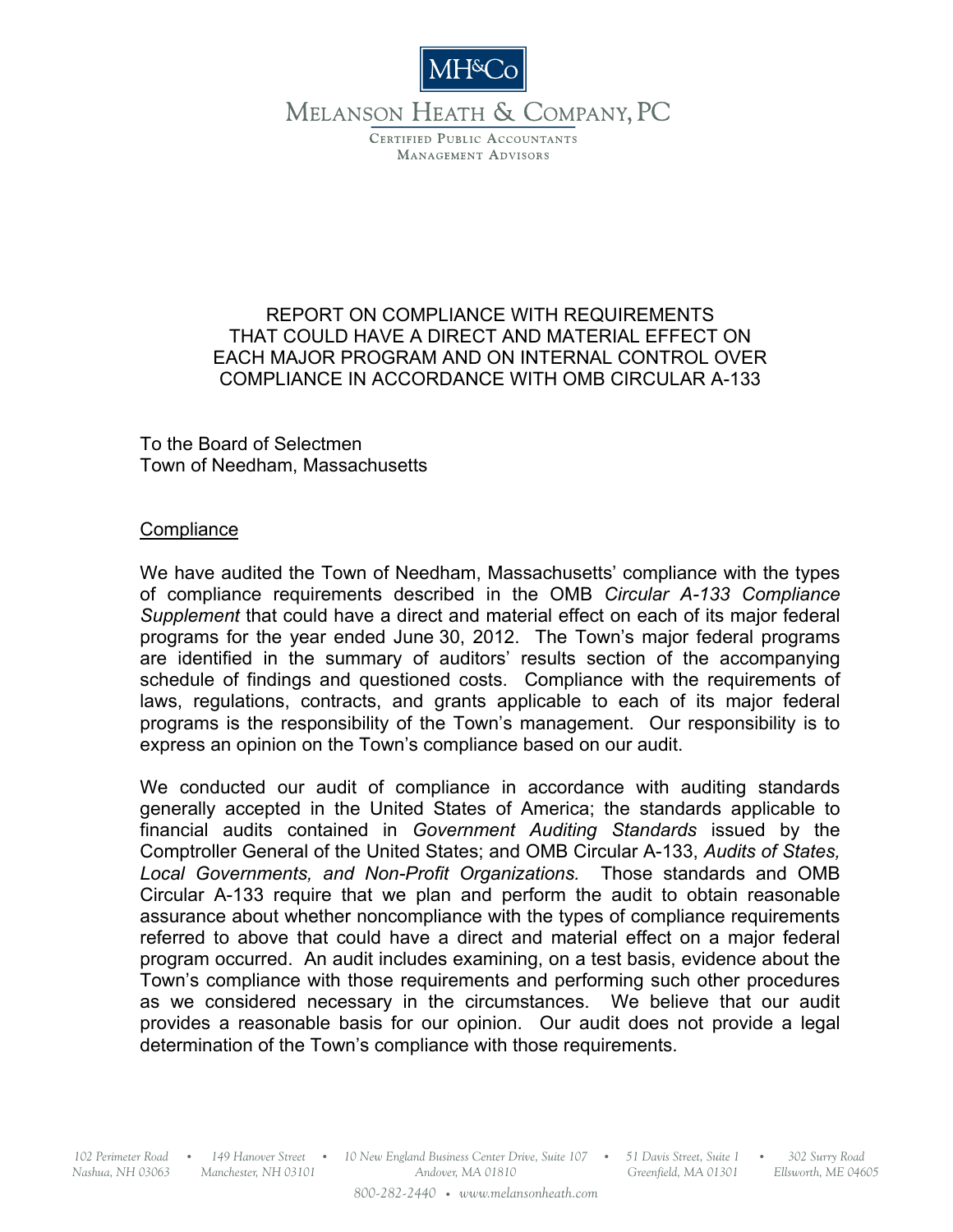As described in item 12-1 in the accompanying schedule of findings and questioned costs, the Town did not comply with requirements regarding time and effort documentation that are applicable to its Special Education Cluster grants. Compliance with such requirements is necessary, in our opinion, for the Town to comply with the requirements applicable to those programs.

In our opinion, except for the noncompliance described in the preceding paragraph, the Town complied, in all material respects, with the compliance requirements referred to above that could have a direct and material effect on each of its major federal programs for the year ended June 30, 2012.

## Internal Control Over Compliance

Management of the Town is responsible for establishing and maintaining effective internal control over compliance with the requirements of laws, regulations, contracts, and grants applicable to federal programs. In planning and performing our audit, we considered the Town's internal control over compliance with the requirements that could have a direct and material effect on a major federal program to determine our auditing procedures for the purpose of expressing our opinion on compliance and to test and report on internal control over compliance in accordance with OMB Circular A-133, but not for the purpose of expressing an opinion on the effectiveness of internal control over compliance. Accordingly, we do not express an opinion on the effectiveness of the Town's internal control over compliance.

A *deficiency in internal control over compliance* exists when the design or operation of a control over compliance does not allow management or employees, in the normal course of performing their assigned functions, to prevent, or detect and correct, noncompliance with a type of compliance requirement of a federal program on a timely basis. A *material weakness in internal control over compliance* is a deficiency, or combination of deficiencies, in internal control over compliance, such that there is a reasonable possibility that material noncompliance with a type of compliance requirement of a federal program will not be prevented, or detected and corrected, on a timely basis.

Our consideration of internal control over compliance was for the limited purpose described in the first paragraph of this section and was not designed to identify all deficiencies in internal control over compliance that might be deficiencies, significant deficiencies, or material weaknesses. We did not identify any deficiencies in internal control over compliance that we consider to be material weaknesses, as defined above.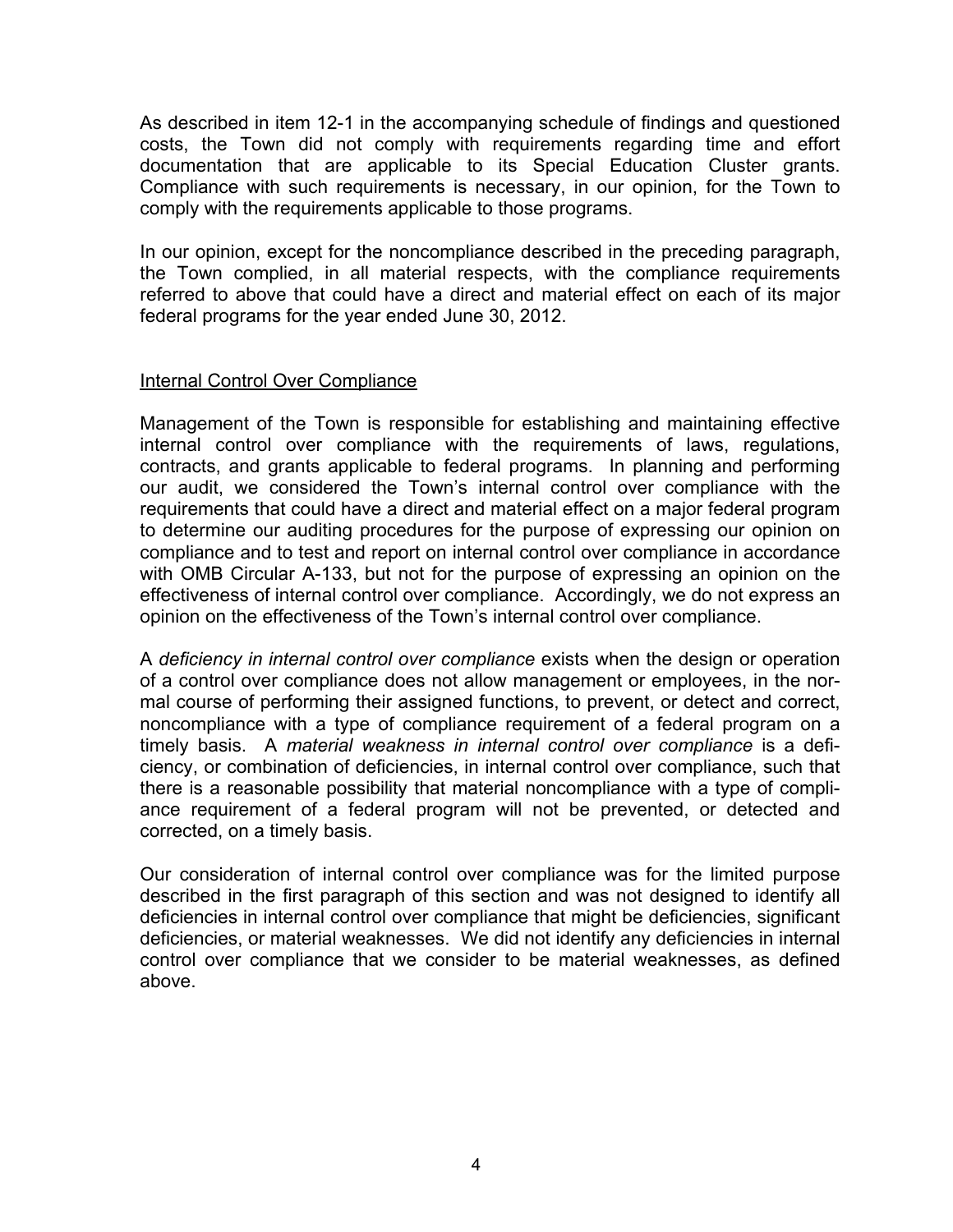#### Schedule of Expenditures of Federal Awards

We have audited the financial statements of the governmental activities, the business-type activities, each major fund, and the aggregate remaining fund information of the Town as of and for the year ended June 30, 2012, and have issued our report thereon dated February 7, 2013, which contained an unqualified opinion on those financial statements. Our audit was conducted for the purpose of forming our opinions on the financial statements that collectively comprise the Town's financial statements. The accompanying schedule of expenditures of federal awards is presented for purposes of additional analysis as required by OMB Circular A-133 and is not a required part of the financial statements. Such information is the responsibility of management and was derived from and relates directly to the underlying accounting and other records used to prepare the financial statements. The information has been subjected to the auditing procedures applied in the audit of the financial statements and certain additional procedures, including comparing and reconciling such information directly to the underlying accounting and other records used to prepare the financial statements or to the financial statements themselves, and other additional procedures in accordance with auditing standards generally accepted in the United States of America. In our opinion, such information is fairly stated, in all material respects, in relation to the financial statements taken as a whole.

The Town's response to the finding identified in our audit is described in the accompanying schedule of findings and questioned costs. We did not audit the Town's response and, accordingly, we express no opinion on it.

This report is intended solely for the information and use of management, the Board of Selectmen, others within the entity, federal awarding agencies, and pass-through entities and is not intended to be and should not be used by anyone other than these specified parties.

Melanson Heath + Company P.C.<br>February 7, 2013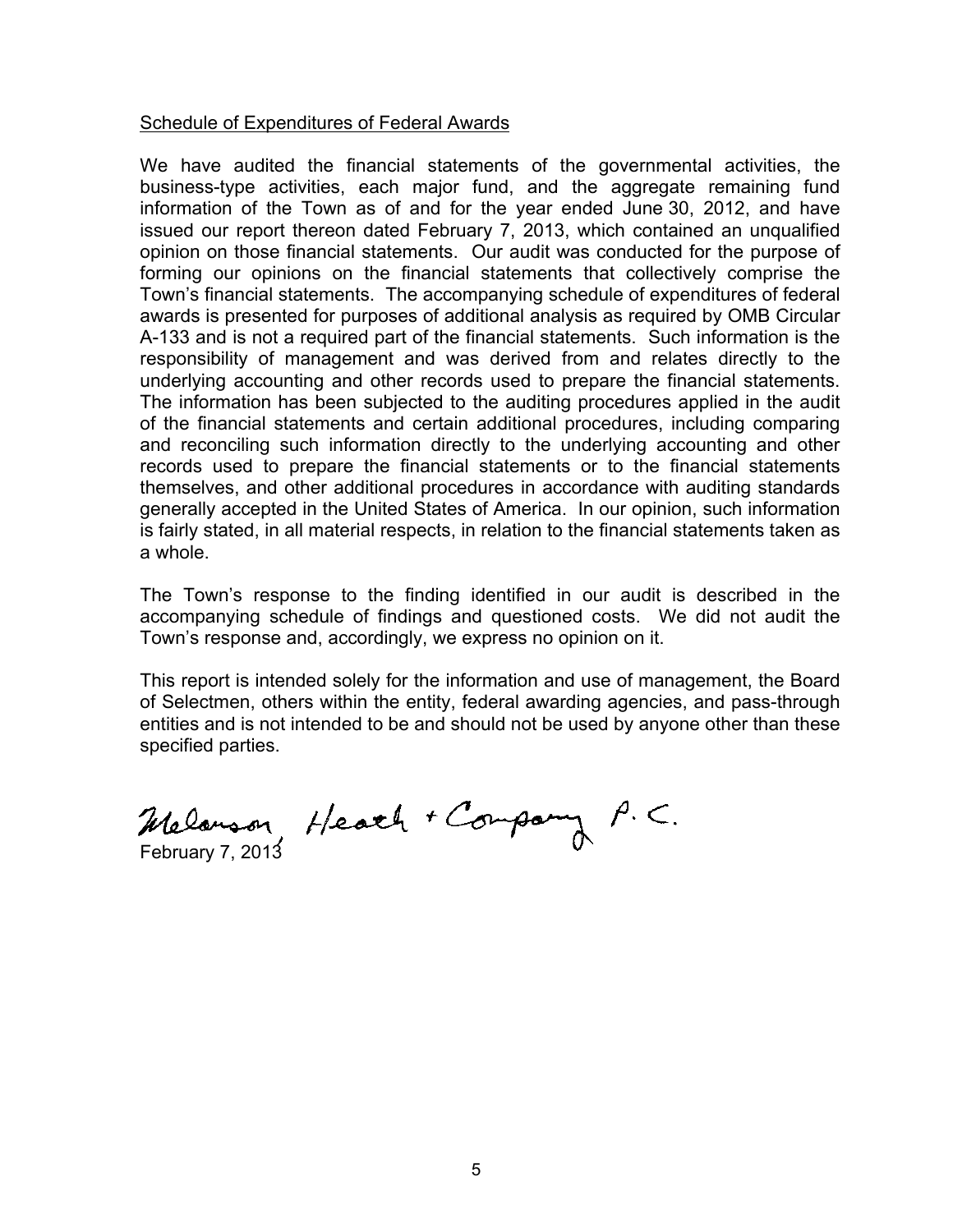#### TOWN OF NEEDHAM, MASSACHUSETTS

#### Schedule of Expenditures of Federal Awards

#### For the Year Ended June 30, 2012

| Federal Grantor/                                                    | Federal     |               |
|---------------------------------------------------------------------|-------------|---------------|
| Pass-Through Grantor/                                               | <b>CFDA</b> | Federal       |
| Program Name                                                        | Number      | Expenditures  |
| U.S. Department of Agriculture                                      |             |               |
| Passed Through Massachusetts Department of Elementary               |             |               |
| and Secondary Education                                             |             |               |
| School Lunch Program                                                | 10.555      | \$<br>224,975 |
|                                                                     |             |               |
| Total U.S. Department of Agriculture                                |             | 224,975       |
| U.S. Environmental Protection Agency                                |             |               |
| <b>Environmental Education</b>                                      | 66.951      | 25,323        |
|                                                                     |             |               |
| Total U.S. Environmental Protection Agency                          |             | 25,323        |
| U.S. Department of Education                                        |             |               |
| Passed Through Massachusetts Department of Elementary               |             |               |
| and Secondary Education                                             |             |               |
| Title I ECIAA, P.L. 97-35                                           | 84.010      | 112,644       |
| Title VIB P.L. 94-142 Handicapped Assistance                        | 84.027      | 1,225,822     |
| Special Education Program Improvement                               | 84.027      | 46,441        |
| Circuit Breaker Supplemental Payments                               | 84.027A     | 54,466        |
| Language and Literacy Development                                   | 84.173      | 2,309         |
| <b>Title II Teacher Quality</b>                                     | 84.367      | 82,965        |
| Title VIB P.L. 94-142 Handicapped Assistance - ARRA                 | 84.391      | 50,256        |
| <b>Education Jobs Fund</b>                                          | 84.410      | 508,281       |
| Passed Through Massachusetts Department of Early Education and Care |             |               |
| P.L. 99-457 Early Childhood                                         | 84.173      | 33,234        |
| P.L. 99-457 Early Childhood - ARRA                                  | 84.392      | 1,272         |
|                                                                     |             |               |
| Total U.S. Department of Education                                  |             | 2,117,690     |
| U.S. Department of Health and Human Services                        |             |               |
| Substance Abuse Mental Health Services Administration               | 93.243      | 138,223       |
| Passed Through National Association of County and City Health       |             |               |
| Officials                                                           |             |               |
| Medical Reserve Corps Small Grant Program                           | 93.008      | 105           |
| Passed Through Cambridge Public Health Commission                   |             |               |
| 4B Emergency Preparedness                                           | 93.069      | 8,451         |
|                                                                     |             |               |
| Total U.S. Department of Health and Human Services                  |             | 146,779       |
| U.S. Department of Homeland Security                                |             |               |
| Passed Through Massachusetts Emergency Management Agency            |             |               |
| FEMA January Snowstorm                                              | 97.036      | 145,936       |
| FEMA Tropical Storm Irene                                           | 97.036      | 61,137        |
| Total U.S. Department of Homeland Security                          |             | 207,073       |
| <b>Grand Total</b>                                                  |             | \$ 2,721,840  |

See Auditors' report on Schedule of Federal Awards.

This schedule is prepared on the modified accrual basis of accounting.

State identifying numbers were not available for the pass-through grants listed above.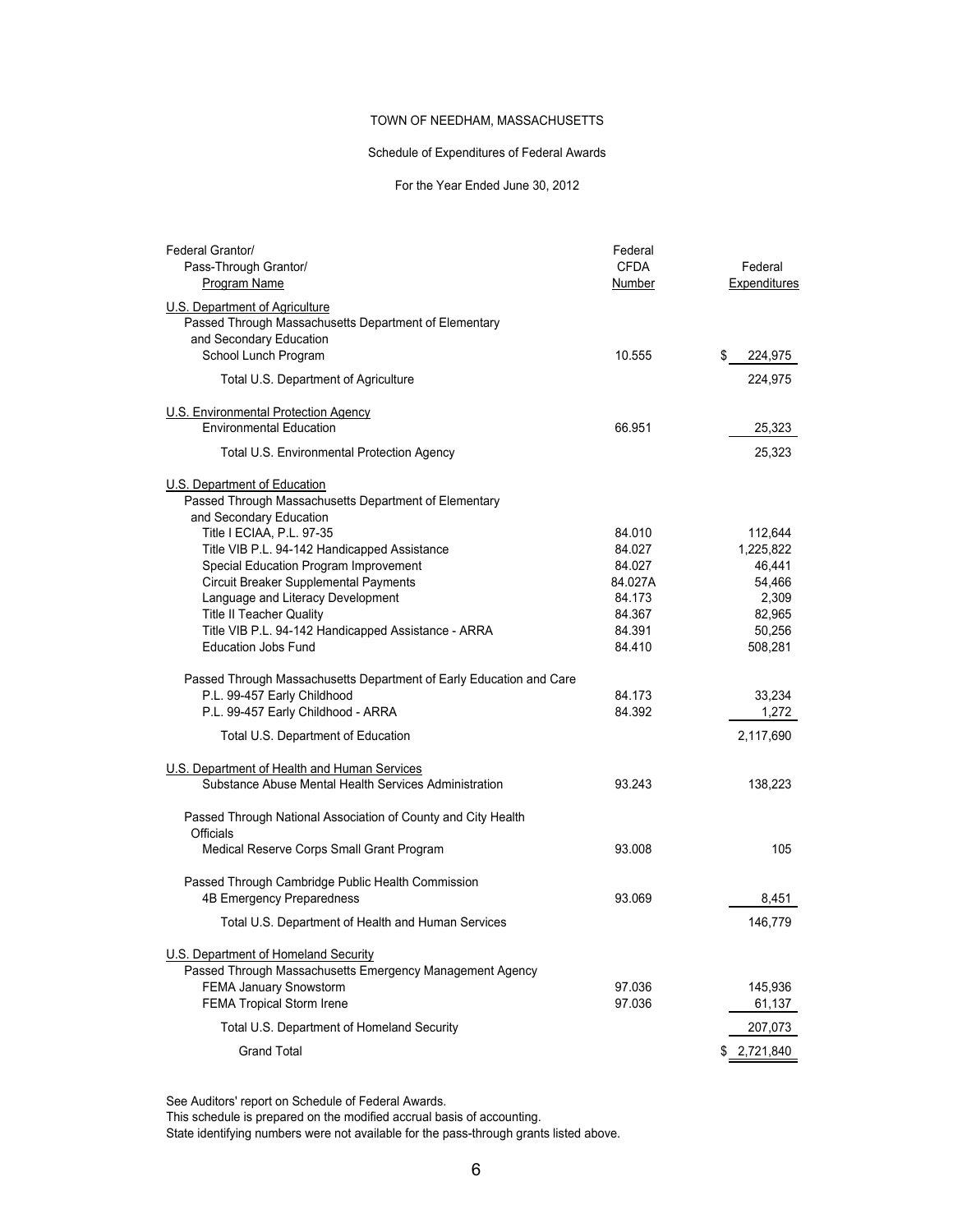## **TOWN OF NEEDHAM, MASSACHUSETTS**

Schedule of Findings and Questioned Costs For the Year Ended June 30, 2012

## **SECTION I - SUMMARY OF AUDITORS' RESULTS**

## **Financial Statements**

| Type of auditors' report issued:                                                                                         | Unqualified                                                               |
|--------------------------------------------------------------------------------------------------------------------------|---------------------------------------------------------------------------|
| Internal control over financial reporting:                                                                               |                                                                           |
| Material weaknesses identified?<br>$\bullet$                                                                             | $\frac{\ }{\ }$ yes $\frac{\checkmark}{\ }$ no                            |
| Significant deficiencies identified?<br>$\bullet$                                                                        | $\frac{\ }{\ }$ yes $\frac{\checkmark}{\ }$ none reported                 |
| Noncompliance material to financial state-<br>ments noted?                                                               | wes $\frac{\checkmark}{\checkmark}$ no                                    |
| <b>Federal Awards</b>                                                                                                    |                                                                           |
| Internal control over major programs:                                                                                    |                                                                           |
| Material weaknesses identified?<br>$\bullet$                                                                             | $\rule{1em}{0.15mm}$ yes $\rule{1em}{0.15mm}$ no                          |
| Significant deficiencies identified?<br>$\bullet$                                                                        | yes $\angle$ none reported                                                |
| Type of auditors' report issued on compliance for<br>major programs:                                                     |                                                                           |
| Special Education Cluster with ARRA<br><b>Education Jobs Fund</b>                                                        | Qualified<br>Unqualified                                                  |
| Any audit findings disclosed that are required<br>to be reported in accordance with section<br>510(a) of Circular A-133? | $\sqrt{ }$ yes no                                                         |
| Identification of major programs:                                                                                        |                                                                           |
| <b>CFDA Number(s)</b>                                                                                                    | Name of Federal Program or Cluster                                        |
| 84.027/84.027A/84.173/84.391/84.392<br>84.410                                                                            | <b>Special Education Cluster with ARRA</b><br><b>Education Jobs Funds</b> |
| Dollar threshold used to distinguish<br>between type A and type B programs:                                              | \$300,000                                                                 |
| Auditee qualified as low-risk auditee?                                                                                   | $\sqrt{\ }$ yes ____ no                                                   |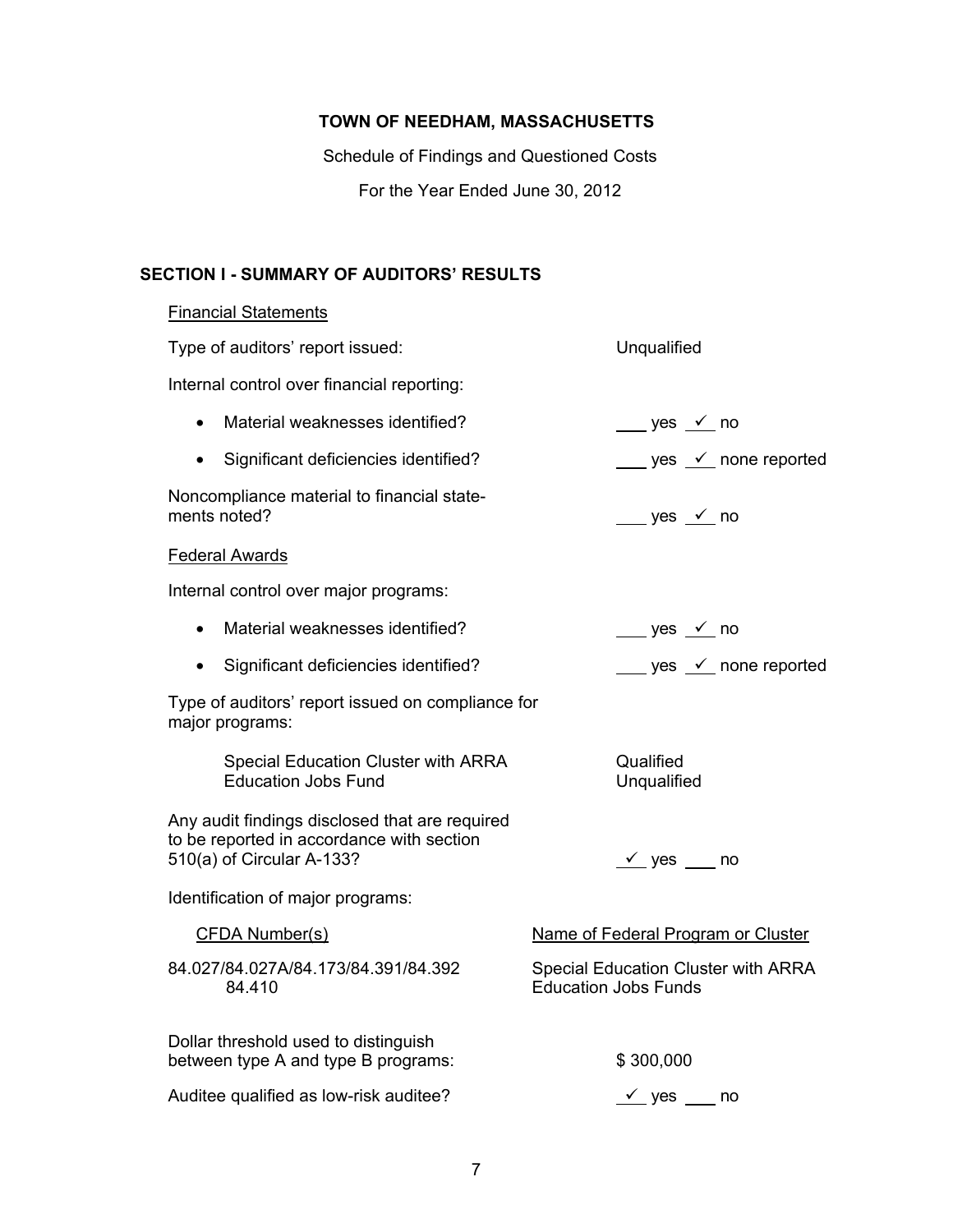#### **SECTION II - FINANCIAL STATEMENT FINDINGS**

None.

## **SECTION III - FEDERAL AWARDS FINDINGS AND QUESTIONED COSTS**

| Finding # | <b>Program</b>                                    | <b>Finding/Noncompliance</b>                                                                                                                                                                                                                                                                                                                                                                                                                                                                                                                                                                                                                                                                                                                                                                                                                                                                                                             | Questioned<br>Cost |
|-----------|---------------------------------------------------|------------------------------------------------------------------------------------------------------------------------------------------------------------------------------------------------------------------------------------------------------------------------------------------------------------------------------------------------------------------------------------------------------------------------------------------------------------------------------------------------------------------------------------------------------------------------------------------------------------------------------------------------------------------------------------------------------------------------------------------------------------------------------------------------------------------------------------------------------------------------------------------------------------------------------------------|--------------------|
| $12 - 1$  | Title VI B<br>and                                 | Maintain Employee's Time and Effort<br>Records                                                                                                                                                                                                                                                                                                                                                                                                                                                                                                                                                                                                                                                                                                                                                                                                                                                                                           | \$36,348           |
|           | Early<br>Childhood<br>Grants<br>84.027/<br>84.173 | Criteria:<br>OMB Circular A-87, Attach. B, Paragraph<br>8.h.3 requires all employees paid in full from<br>federal grant funds to furnish semi-annual<br>certifications that they have been engaged<br>solely in activities supported by the grant.<br>These certifications must be signed by the<br>employee or supervisor with knowledge of<br>the work performed. In addition, OMB<br>Circular A-87, Attach. B, Paragraph 8.h.4<br>requires employees to document the portion<br>of time worked on the grant and the portion<br>of time worked in areas not related to the<br>grant. Circular A-87 also requires that these<br>time and effort distribution records must<br>(1) be done after the fact (not estimated or<br>budgeted), (2) account for the total activities<br>for which the employee is paid, (3) be<br>prepared at least monthly and coincide with<br>one or more pay periods, and (4) be signed<br>by the employee. | 5,097<br>\$        |
|           |                                                   | Condition:<br>During our audit, we tested fourteen payroll<br>disbursements in order to determine if ade-<br>quate time and effort records were main-<br>tained. As a result of our testing, it was<br>determined that the Needham Public School<br>Department did not maintain adequate time<br>and effort documentation for five employees<br>who have been either unresponsive or who<br>have subsequently left the District. Time<br>and effort documentation provided for five<br>employees tested was not signed by either                                                                                                                                                                                                                                                                                                                                                                                                         |                    |

the employee or a supervisor with knowledge of the work performed.